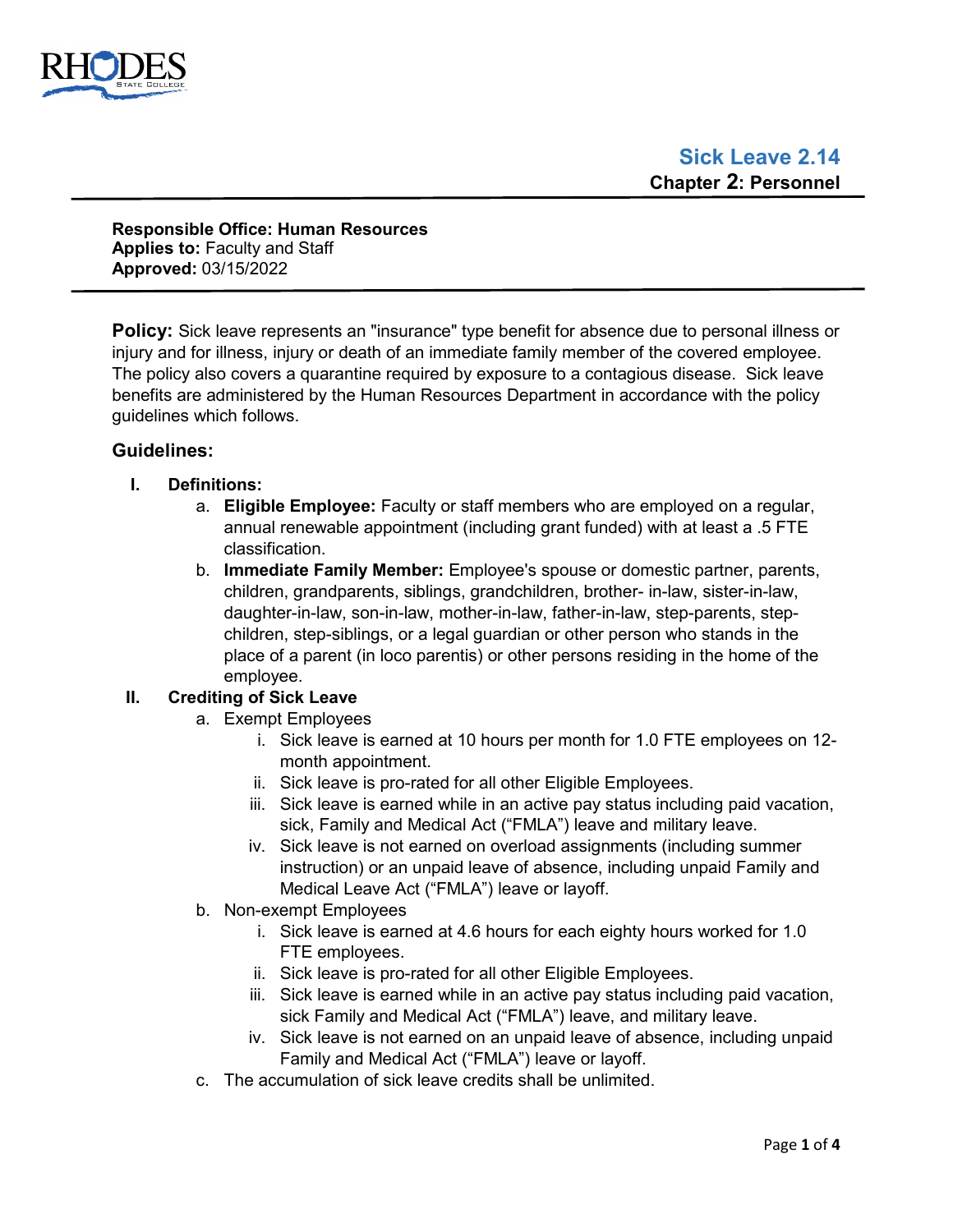

# **III. Transfer of Sick Leave**

- a. Sick leave credit is retained when an employee transfers from another State of Ohio agency, institution, school, or public facility to Rhodes State College. Proof of sick leave credits must be furnished to the College. Once received, the balance is added to the accumulated sick balance and is usable while employed with the College.
- b. Per Ohio Revised Code 124.38, the previously accumulated sick leave of an individual who has been separated from a state agency employment shall be placed to his/her credit upon re-employment in a state agency, provided that reemployment takes place within ten (10) years of the date on which the individual last terminated employment. (Does not apply if individual retires and elects one-fourth accrued leave cash payment. See VIII. Retirement Payout of Sick Leave.)

# **IV. Uses of Sick Leave**

- a. Immediate notification of sick leave must be submitted to supervisor with authorization following. Overload assignments (including summer overloads) do not qualify for sick leave.
- b. Sick leave shall be granted for the following reasons:
	- i. Illness or injury of the employee, or an Immediate Family Member who requires care.
	- ii. Services for placement of a child with employee for adoption.
	- iii. Death of an Immediate Family Member (sick leave usage limited to five days).
	- iv. Medical, dental, optical, mental health examination or treatment of the employee or an Immediate Family Member.
	- v. Exposure to a contagious disease which can be communicated to other employees.
- c. An employee who becomes eligible for Workers' Compensation payment for loss of time may choose to use sick leave before such payments are made. See [Policy 5.4 Workers'](https://www.rhodesstate.edu/human-resources/workers-compensation-policy-2.11.pdf) Compensation.
- d. The use of sick leave will not forfeit an employee's right to request a medical leave of absence (See Policy [6.7 Leaves of Absence](https://www.rhodesstate.edu/_files/documents/policies-and-procedures/leave-of-absence.pdf) and [Policy 6.7.1 Family](https://www.rhodesstate.edu/_files/documents/policies-and-procedures/family-and-medical-leave-act.pdf)  [Medical Leave Act\)](https://www.rhodesstate.edu/_files/documents/policies-and-procedures/family-and-medical-leave-act.pdf).
- e. If illness or disability continues past the time covered by earned sick leave, the employee may be granted a medical leave of absence in accordance with Policy [6.7, Leaves of Absence.](https://www.rhodesstate.edu/_files/documents/policies-and-procedures/leave-of-absence.pdf) Also, the employee may be eligible for short-term or long-term disability insurance.

# **V. Charging of Sick Leave:**

- a. Sick leave shall be charged in minimum units of  $\frac{1}{4}$  of an hour increments, and will be charged based upon eight-hour work days/forty-hour work week. An employee will be charged for sick leave only for days upon which he/she would otherwise have been scheduled to work. For faculty, no charge will be made for sick leave during breaks between semesters. Sick leave payment shall not exceed the normal scheduled work day or work week earnings.
- b. A record of the employees' accrued but unused sick leave and used sick leave shall be maintained in the Human Resources Department.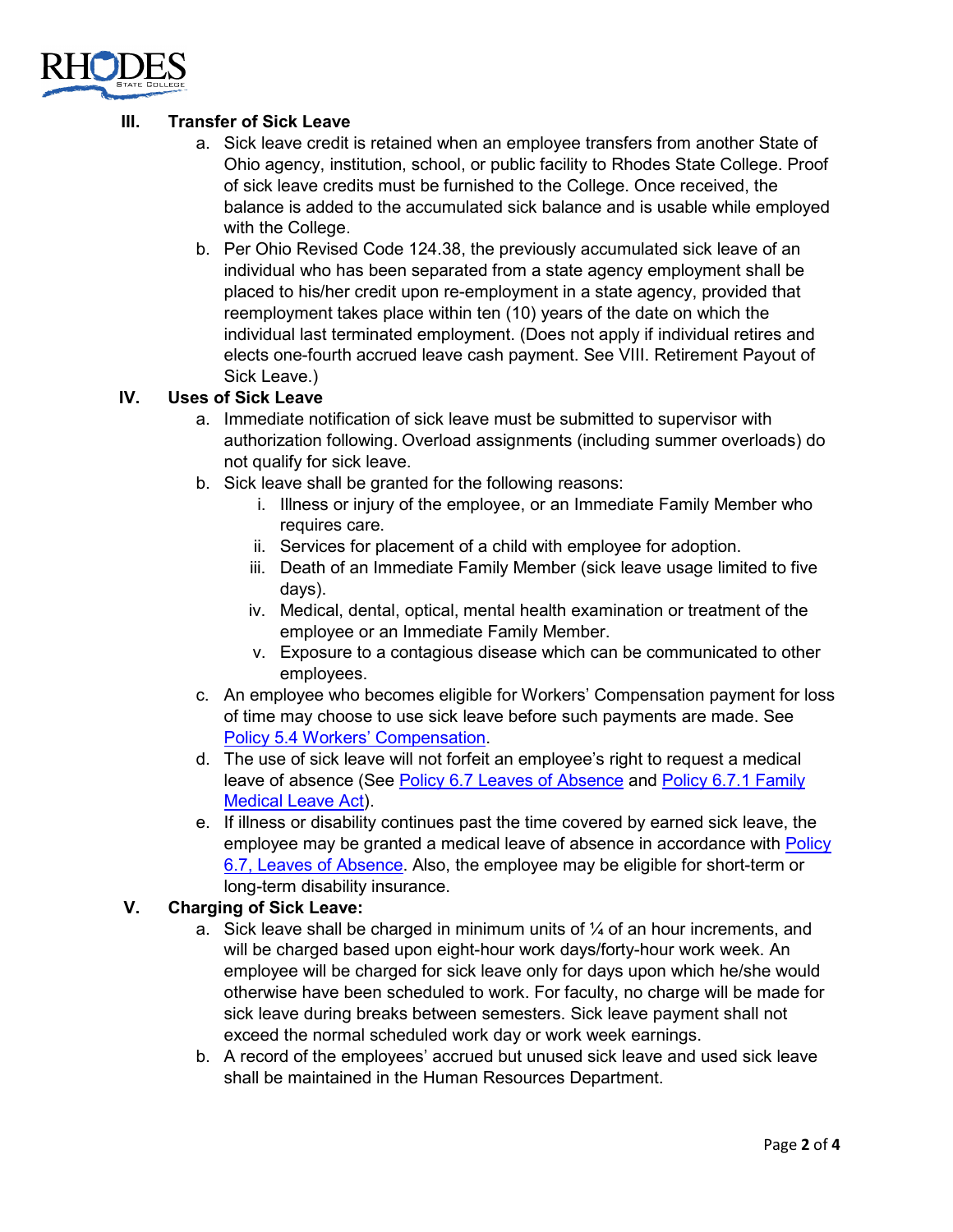

# **VI. Evidence Required for Sick Leave Usage**

- a. Each request for sick leave usage must be submitted to immediate supervisor for review and approval.
- b. The College may require an employee to furnish a satisfactory written signed statement to justify the use of sick leave. If medical attention is needed, a certificate stating the nature of the illness or injury from a licensed primary care provider may be required to justify the use of sick leave. Falsification of either a written, signed statement or a primary care provider's certificate shall be grounds for disciplinary action including, but not limited to, dismissal.

# **VII. Compliance**

- a. Employees failing to comply with sick leave rules and regulations will not be paid for absences covered by sick leave.
- b. Use of sick leave with the intent to defraud shall be grounds for disciplinary action including, but not limited to, dismissal from Rhodes State College and refund to the College of salary or wages paid during sick leave.

### **VIII. Retirement Payout of Sick Leave**

- a. Per Ohio Revised Code 124.39, upon retiring from active employment after ten (10) or more years with a State of Ohio agency, an employee may elect to be paid for one-fourth of the accrued but unused sick leave. The maximum payment will not exceed 240 hours. This payment will be based upon his/her rate of pay at the time of retirement. Upon accepting such payment, all sick leave credit accrued up to that time will be eliminated.
- b. No retirement contribution will be deducted for sick leave payouts.
- c. Retirement payment will be made only once to an individual. That is, an individual who returns to state employment after retiring may accrue and use sick leave as before, but may not convert the unused sick leave at the time of a second retirement.

# **Related Policies or Procedures:**

[Leaves of Absence](https://www.rhodesstate.edu/_files/documents/policies-and-procedures/leave-of-absence.pdf) Policy 6.7

[Workers' Compensation Policy](https://www.rhodesstate.edu/human-resources/workers-compensation-policy-2.11.pdf) 2.11

[Family and Medical Leave Policy 6.7.1](https://www.rhodesstate.edu/_files/documents/policies-and-procedures/family-and-medical-leave-act.pdf)

Leave Requests Procedure

### **Compliance References:**

Section 124.38 - [Ohio Revised Code | Ohio Laws](https://codes.ohio.gov/ohio-revised-code/section-124.38)

Section 124.39 - [Ohio Revised Code | Ohio Laws](https://codes.ohio.gov/ohio-revised-code/section-124.39)

### **History:**

|                 | Date:      | Reason:                                                                |
|-----------------|------------|------------------------------------------------------------------------|
| Issued:         | 03/15/2022 | Replaces Policy 6.6 Sick Leave, Board of Trustees approved August 1991 |
| <b>Revised:</b> | MM/DD/YYYY |                                                                        |
|                 |            |                                                                        |